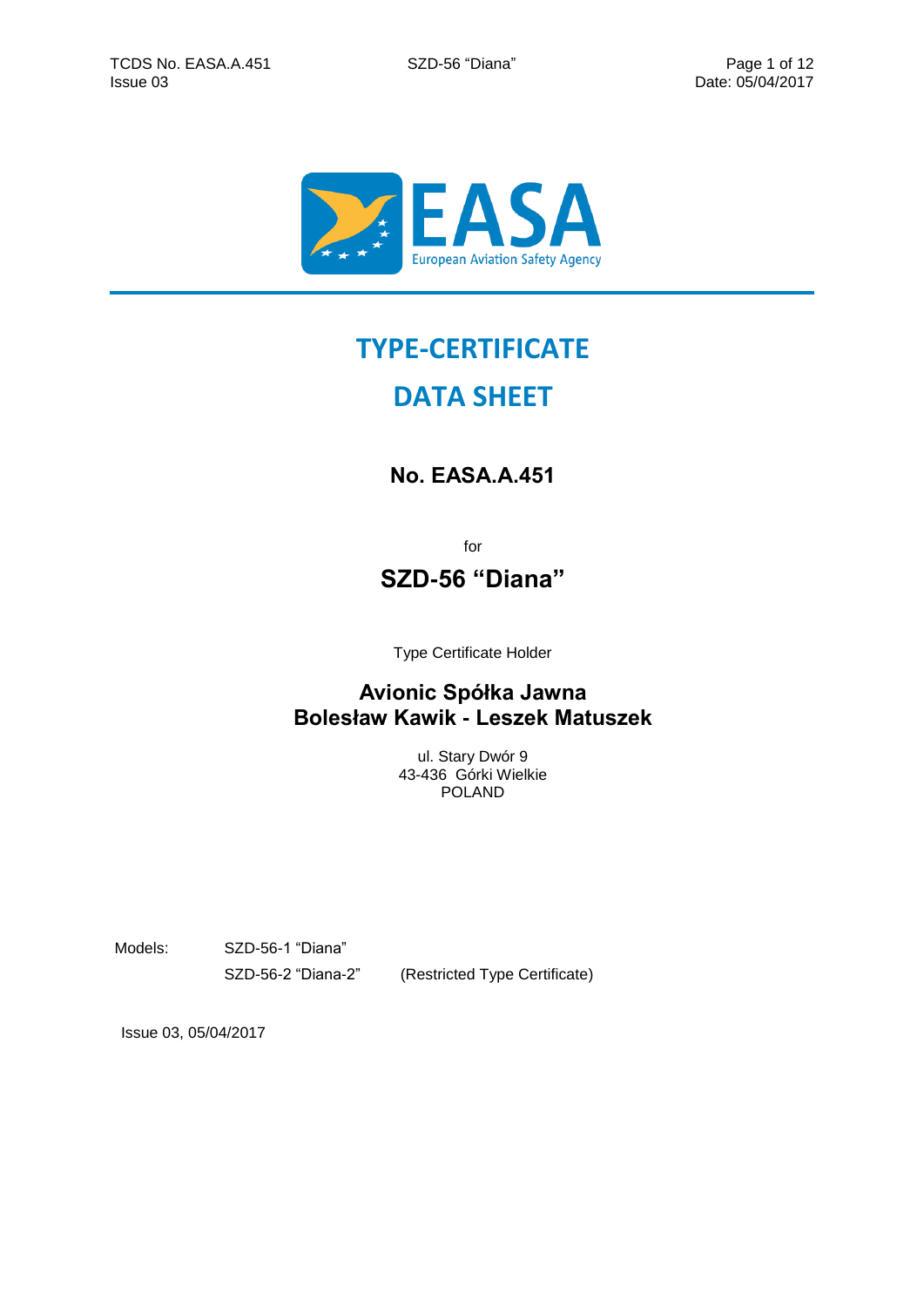# <span id="page-1-0"></span>**Table of Content**

| A.I.   |  |
|--------|--|
| A.II.  |  |
| A.III. |  |
| A.IV.  |  |
| A.V.   |  |
|        |  |
| B.I.   |  |
| B.II.  |  |
| B.III. |  |
| B.IV.  |  |
| B.V.   |  |
|        |  |
|        |  |
|        |  |
|        |  |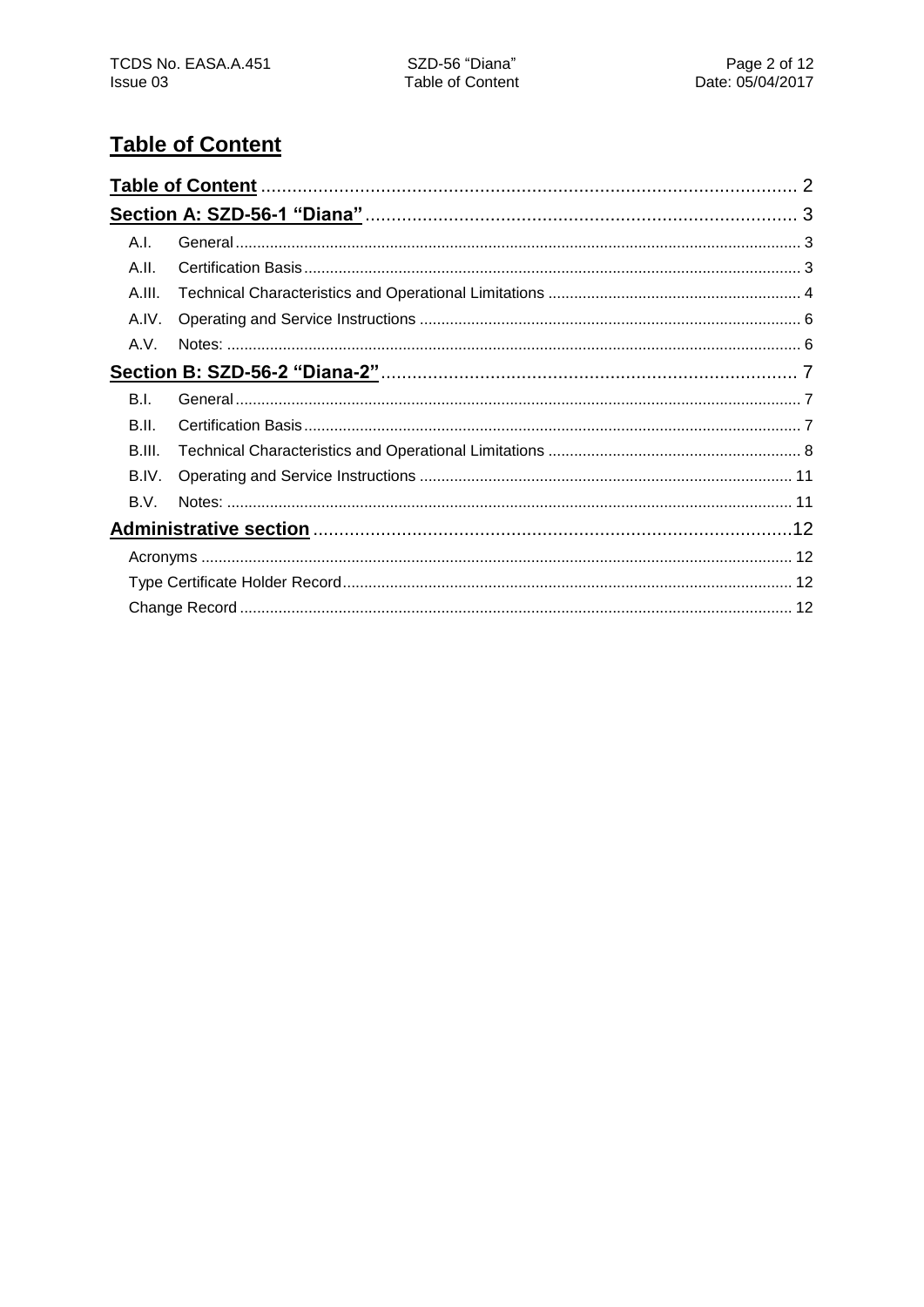### <span id="page-2-0"></span>**Section A: SZD-56-1 "Diana"**

#### <span id="page-2-1"></span>**A.I. General**

|    | 1. Data Sheet No.:                   | <b>EASA.A.451</b>                                                                                                              |
|----|--------------------------------------|--------------------------------------------------------------------------------------------------------------------------------|
| 2. | a) Type:<br>b) Model:<br>c) Variant: | SZD-56 "Diana"<br>SZD-56-1 "Diana"                                                                                             |
|    | 3. Airworthiness Category:           | Sailplane - Utility (U) Category                                                                                               |
|    | 4. Manufacturer:                     | 1. Przedsiębiorstwo Doświadczalno-Produkcyjne<br>Szybownictwa (PDPSz) "PZL - Bielsko"<br>2. Biuro Projektowe "B" Bogumił Bereś |
|    | 5. Polish CAA Certification Date:    | 23 June 1997 (TC No. BG-203)                                                                                                   |

6. The EASA TC replaces Polish Type Certificate No. BG-203/1, which replaced the BG-203 on 05 February 2001, due to TC transfer from PDPSz "PZL-Bielsko" to Biuro Projektowe "B" Bogumił Bereś.

#### <span id="page-2-2"></span>**A.II. Certification Basis**

|    | 1. Reference Date<br>for determining the applicable<br>requirements: | January 1995                                                                                              |
|----|----------------------------------------------------------------------|-----------------------------------------------------------------------------------------------------------|
|    | 2. Airworthiness Requirements:                                       | JAR-22, Change 4, issued on 7 May 1987, with<br>Amendments up to No. 22/94/1 dated on 10<br>November 1994 |
|    | 3. Special Conditions:                                               | None                                                                                                      |
|    | 4. Exemptions:                                                       | None                                                                                                      |
|    | 5. Deviations:                                                       | None                                                                                                      |
|    | 6. Equivalent Safety Findings:                                       | None                                                                                                      |
| 7. | Requirements elected to comply: None                                 |                                                                                                           |
|    | 8. Environmental Standards:                                          | None                                                                                                      |
|    |                                                                      |                                                                                                           |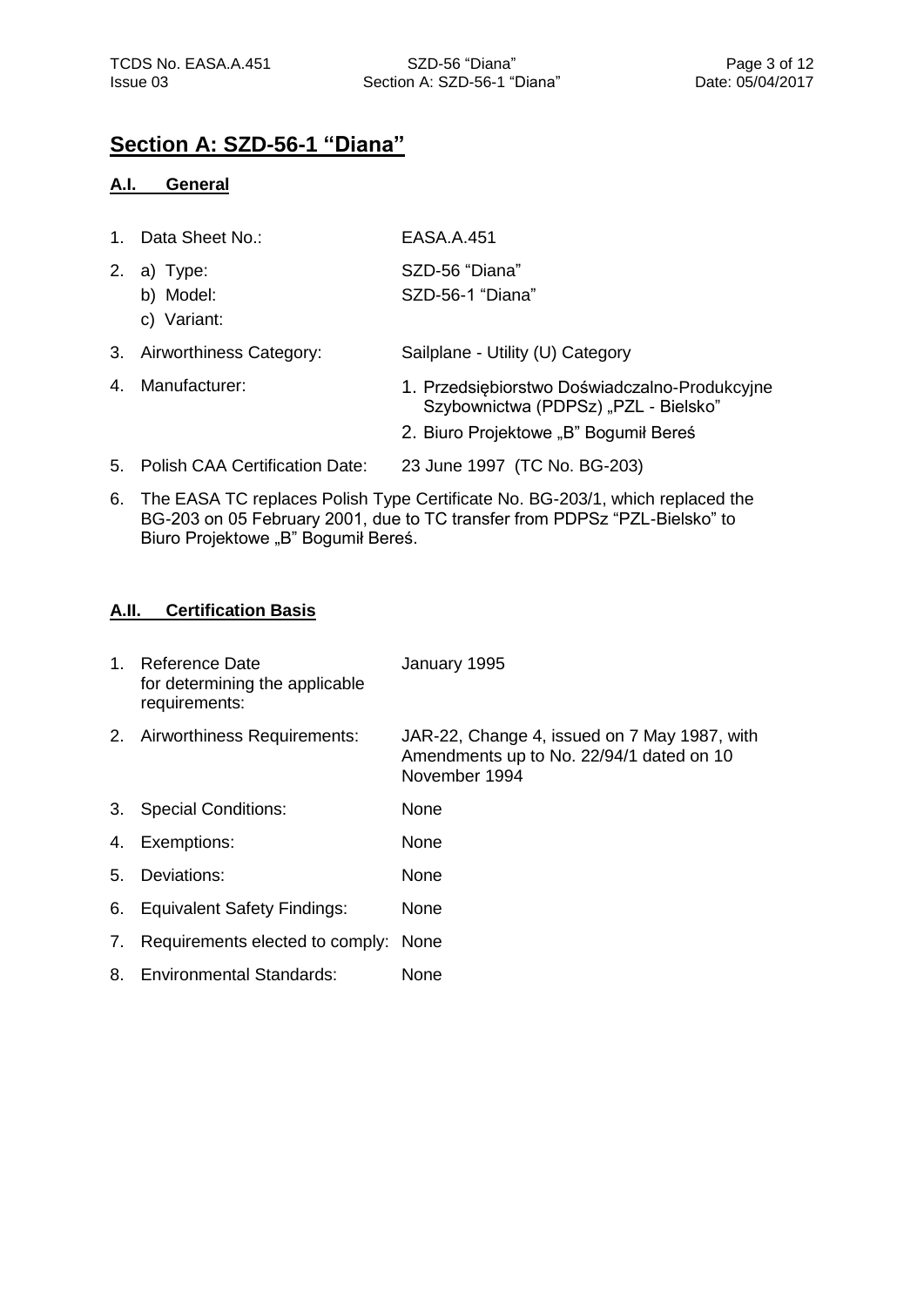### <span id="page-3-0"></span>**A.III. Technical Characteristics and Operational Limitations**

|    | 1. Type Design Definition:                                     | List of Drawings for sailplane SZD-56-1 "Diana"                                                                                                                                                                                                                                                                                                                                                                                                                                                                                                                         |                                                                               |                                                                                  |  |                                                                      |
|----|----------------------------------------------------------------|-------------------------------------------------------------------------------------------------------------------------------------------------------------------------------------------------------------------------------------------------------------------------------------------------------------------------------------------------------------------------------------------------------------------------------------------------------------------------------------------------------------------------------------------------------------------------|-------------------------------------------------------------------------------|----------------------------------------------------------------------------------|--|----------------------------------------------------------------------|
| 2. | Description:                                                   | Single-seat high-performance sailplane of 15-meter<br>flapped class.<br>Cantilever mid-wing monoplane with T-shaped tail unit.<br>All composite carbon-aramid-epoxy structure.<br>Bipartite monocoque wing of multi-tapered contour and<br>constant aerofoil section NN-27-13.<br>Wings mounted on fixed fuselage spar.<br>Plate airbrakes protruding only from upper surface.<br>Flaperons over the whole wing span.<br>Water ballast tanks in wings and fin.<br>Retractable main landing gear and fixed tail wheel.<br>Main wheel with drum brake and shock absorber. |                                                                               |                                                                                  |  |                                                                      |
| 3. | Equipment:                                                     | Standard equipment:<br>- airspeed indicator,<br>- altimeter,<br>- compass,<br>- rate-of-climb indicator,<br>- towing hook,<br>- pilot safety belts (4-point),<br>- first aid kit.                                                                                                                                                                                                                                                                                                                                                                                       |                                                                               |                                                                                  |  |                                                                      |
| 4. | Dimensions:                                                    | Span:<br>Wing area:<br>Aspect ratio:<br>Length:<br>Height:                                                                                                                                                                                                                                                                                                                                                                                                                                                                                                              | $15,00 \; m$<br>$8,16 \text{ m}^2$<br>27,57<br>$6,88 \; m$<br>$1,35 \; m$     |                                                                                  |  |                                                                      |
|    | 5. Launching Hook:                                             | SZD-III P or TOST E85                                                                                                                                                                                                                                                                                                                                                                                                                                                                                                                                                   |                                                                               |                                                                                  |  |                                                                      |
| 6. | Weak Links:                                                    | Nominal strength:                                                                                                                                                                                                                                                                                                                                                                                                                                                                                                                                                       | 677 daN $(\pm 10\%)$                                                          |                                                                                  |  |                                                                      |
|    | 7. Load Factors:<br>Flaps down deflected<br>Airbrakes extended | $+5,3/ -2,65$<br>$+4,0/ -1,5$<br>$+4,0$<br>$+3,5$                                                                                                                                                                                                                                                                                                                                                                                                                                                                                                                       | (up to $V_A$ )<br>(up to $V_{NE}$ )<br>(up to $V_{FE}$ )<br>(up to $V_{NE}$ ) |                                                                                  |  |                                                                      |
| 8. | Air Speeds (IAS):                                              | <b>Never Exceed Speed</b><br><b>Manoeuvring Speed</b><br>Maximum permitted speeds:<br>- flaps up (from $-4^{\circ}$ to 0°)<br>- in rough air<br>- in aero-tow                                                                                                                                                                                                                                                                                                                                                                                                           | - flaps down (over 0° up to +14°)                                             | $V_{NE}$<br>$V_A$<br>$V_{FE}$<br>$V_{FE}$<br>$V_{RA}$<br>$\mathsf{V}_\mathsf{T}$ |  | 270 km/h<br>195 km/h<br>270 km/h<br>175 km/h<br>195 km/h<br>140 km/h |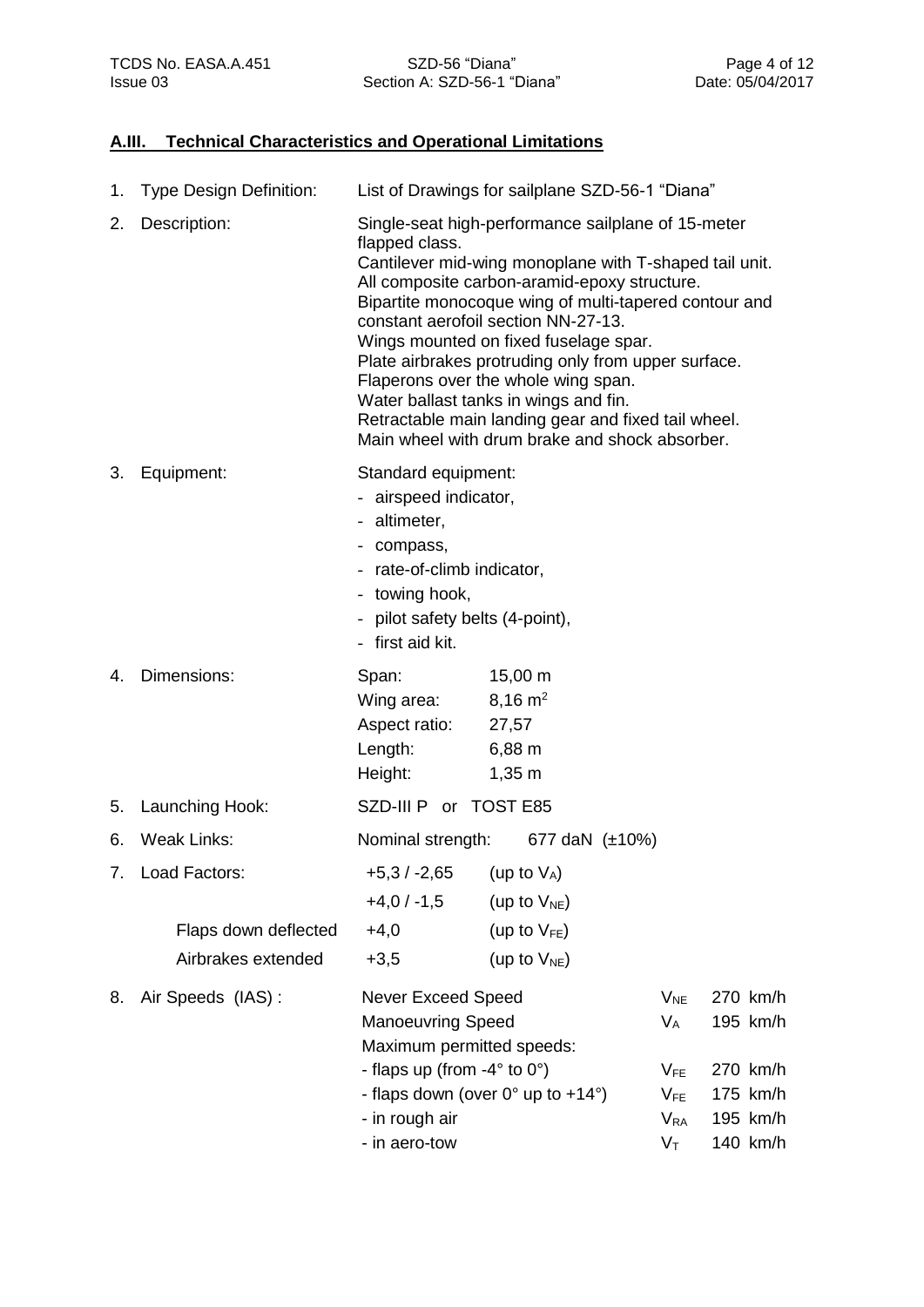Section A: SZD-56-1 "Diana" Issue 03 Date: 05/04/2017

| 9. | <b>Operational Capability:</b>             | Approved for VFR-day conditions.                                                                                                                     |                   |                                                    |                         |                                                             |
|----|--------------------------------------------|------------------------------------------------------------------------------------------------------------------------------------------------------|-------------------|----------------------------------------------------|-------------------------|-------------------------------------------------------------|
|    | 10. Masses:                                | Max. mass with water ballast:                                                                                                                        |                   |                                                    |                         | 410 kg                                                      |
|    |                                            | Max. mass without water ballast:                                                                                                                     |                   |                                                    |                         | 297 kg                                                      |
|    |                                            | Empty mass:                                                                                                                                          |                   |                                                    |                         | 182 kg                                                      |
|    | 11. Centre of Gravity Range:               | Empty glider with standard equipment:<br>Forward and Rearward Limits depend on empty glider mass<br>and are shown in Flight Manual - point 2.5.      |                   |                                                    |                         |                                                             |
|    |                                            | Centre of Gravity operational limits:                                                                                                                |                   |                                                    |                         |                                                             |
|    |                                            | Forward limit:                                                                                                                                       |                   | (19,0 % MAC)                                       |                         | 105 mm aft of the datum                                     |
|    |                                            | <b>Rearward limit:</b>                                                                                                                               |                   | (45,0 % MAC)                                       |                         | 257 mm aft of the datum                                     |
|    |                                            | MAC is 570,6 mm;<br>along longitudinal axis as the datum.                                                                                            |                   |                                                    |                         | 0% MAC is on the same coordinate                            |
|    | 12. Datum:                                 |                                                                                                                                                      |                   |                                                    |                         | Leading edge and wing-fuselage division plane intersection. |
|    | 13. Levelling Means:                       | Leading and trailing points of the root chord (670 mm)<br>at the same level.                                                                         |                   |                                                    |                         |                                                             |
|    | 14. Control surface<br>deflections:        | Aileron:                                                                                                                                             | - up<br>- down    | $22^\circ \pm 1^\circ$<br>$12^\circ \pm 1^\circ$   |                         |                                                             |
|    |                                            | Elevator:                                                                                                                                            | - up<br>- down    | $34^\circ$ $\pm 1^\circ$<br>$18^\circ \pm 1^\circ$ |                         |                                                             |
|    |                                            | Rudder:                                                                                                                                              | - left<br>- right | $30^\circ \pm 1^\circ$<br>$33^\circ \pm 1^\circ$   |                         |                                                             |
|    |                                            | Flaps:                                                                                                                                               | - up              |                                                    | $4^\circ$ $\pm 1^\circ$ |                                                             |
|    |                                            |                                                                                                                                                      | - down            | $14^\circ$ $\pm 1^\circ$                           |                         |                                                             |
|    | 15. Minimum Flight Crew:                   | 1 pilot                                                                                                                                              |                   |                                                    |                         |                                                             |
|    | 16. Maximum Passenger<br>Seating Capacity: | No Passengers                                                                                                                                        |                   |                                                    |                         |                                                             |
|    | 17. Baggage/ Cargo<br>Compartments:        | Refer to the Flight Manual                                                                                                                           |                   |                                                    |                         |                                                             |
|    | 18. Lifetime Limitations:                  | Refer to the Technical Service Manual                                                                                                                |                   |                                                    |                         |                                                             |
|    | 19. Other Limitations:                     | The following is prohibited:                                                                                                                         |                   |                                                    |                         |                                                             |
|    |                                            | - night flying,<br>cloud flying,<br>flights in icing conditions,<br>- aerobatics,<br>flights with water ballast at outside temperature<br>below 0°C, |                   |                                                    |                         |                                                             |

- winch launching.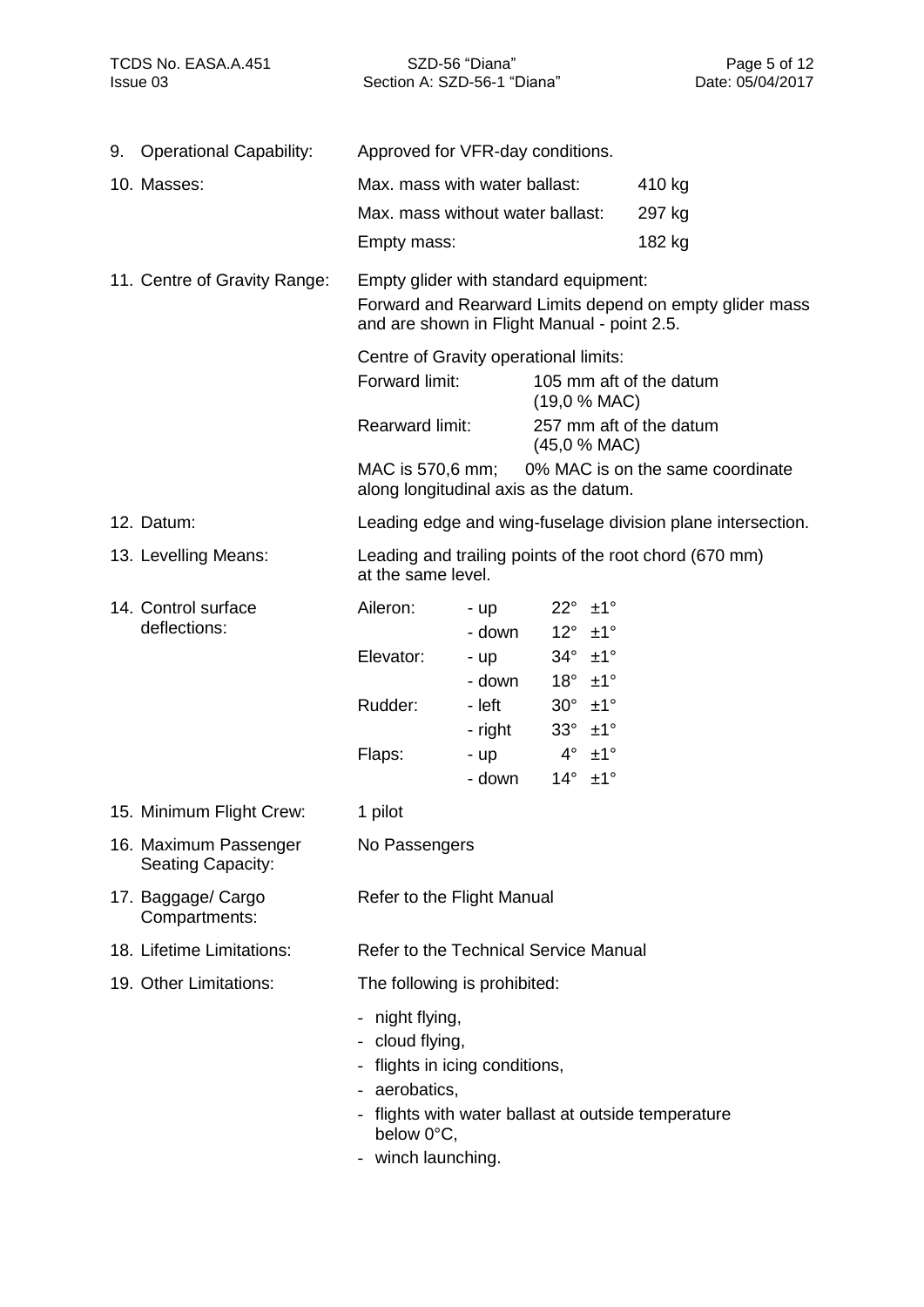### <span id="page-5-0"></span>**A.IV. Operating and Service Instructions**

Polish

English

- 1. Flight Manuals:
- *Instrukcja Użytkowania w Locie Szybowca SZD-56-1 "Diana", wydanie II - wrzesień 2001*
- Flight Manual of Sailplane SZD-56-1 "Diana", Issue II - September 2001
- 2. Maintenance Manuals: Polish
- *Instrukcja Obsługi Technicznej Szybowca SZD-56-1 "Diana", wydanie I - maj 1997*

English

● Technical Service Manual of Sailplane SZD-56-1 "Diana", Issue I - May 1997

### <span id="page-5-1"></span>**A.V. Notes:**

- 1. This TCDS, Section A applies to the following S/N: X-147; X-152, 561197001, 561101002, 561101003
- 2. All glider outside surfaces must be white painted. Neither registration number nor any colour marks on the wings and stabilizer upper surfaces are allowed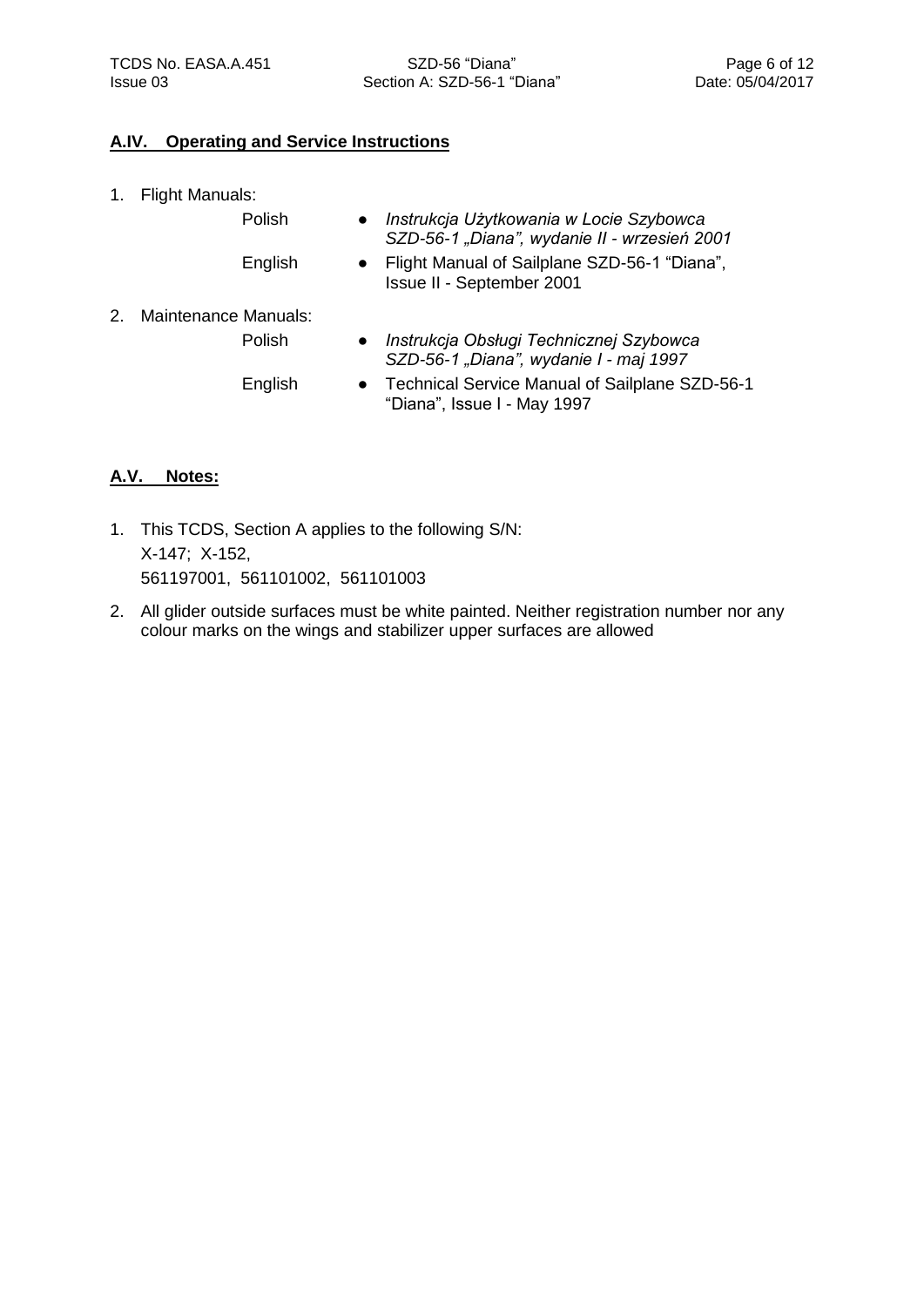### <span id="page-6-0"></span>**Section B: SZD-56-2 "Diana-2"**

### <span id="page-6-1"></span>**B.I. General**

| 1. | Data Sheet No.:                                             | <b>EASA.A.451</b>                                                                                     |
|----|-------------------------------------------------------------|-------------------------------------------------------------------------------------------------------|
| 2. | a) Type:<br>b) Model:<br>c) Variant:                        | SZD-56 "Diana"<br>SZD-56-2 "Diana-2"                                                                  |
|    | 3. Airworthiness Category:                                  | <b>Restricted Category</b><br>Sailplane - Utility (U) Category                                        |
| 4. | Manufacturer:                                               | 1. Biuro Projektowe "B" Bogumił Bereś<br>2. Avionic Spółka Jawna,<br>Bolesław Kawik - Leszek Matuszek |
| 5. | <b>Polish CAA Certification</b><br><b>Application Date:</b> | 26 April 2004                                                                                         |
| 6. | <b>EASA Certification</b><br><b>Application Date:</b>       | 25 October 2011                                                                                       |
|    | 7. EASA Certification Date:                                 | 21 December 2015<br>The SZD-56-2 "Diana-2" model has got<br><b>Restricted Type Certificate</b>        |
|    |                                                             |                                                                                                       |

### <span id="page-6-2"></span>**B.II. Certification Basis**

- 1. Reference Date for determining the applicable requirements:
- 
- 3. Special Conditions: None
- 

26 April 2004

2. Airworthiness Requirements: JAR-22, Amendment 7, dated 1 September 2003

- 4. Restrictions: **and Strips and Strips Commanders** Normal landing with water ballast is banned. In case of emergency landing with water ballast, an inspection is required.
	- Maximum crosswind component during take-off with water ballast  $-5$  m/s
	- Take-offs with water ballast from runway with high grass – prohibited
	- Operation is limited to holder of an appropriate valid license for sailplanes
	- Operation is limited to pilots who have accumulated more than 100 hours of flight experience on other flapped sailplanes.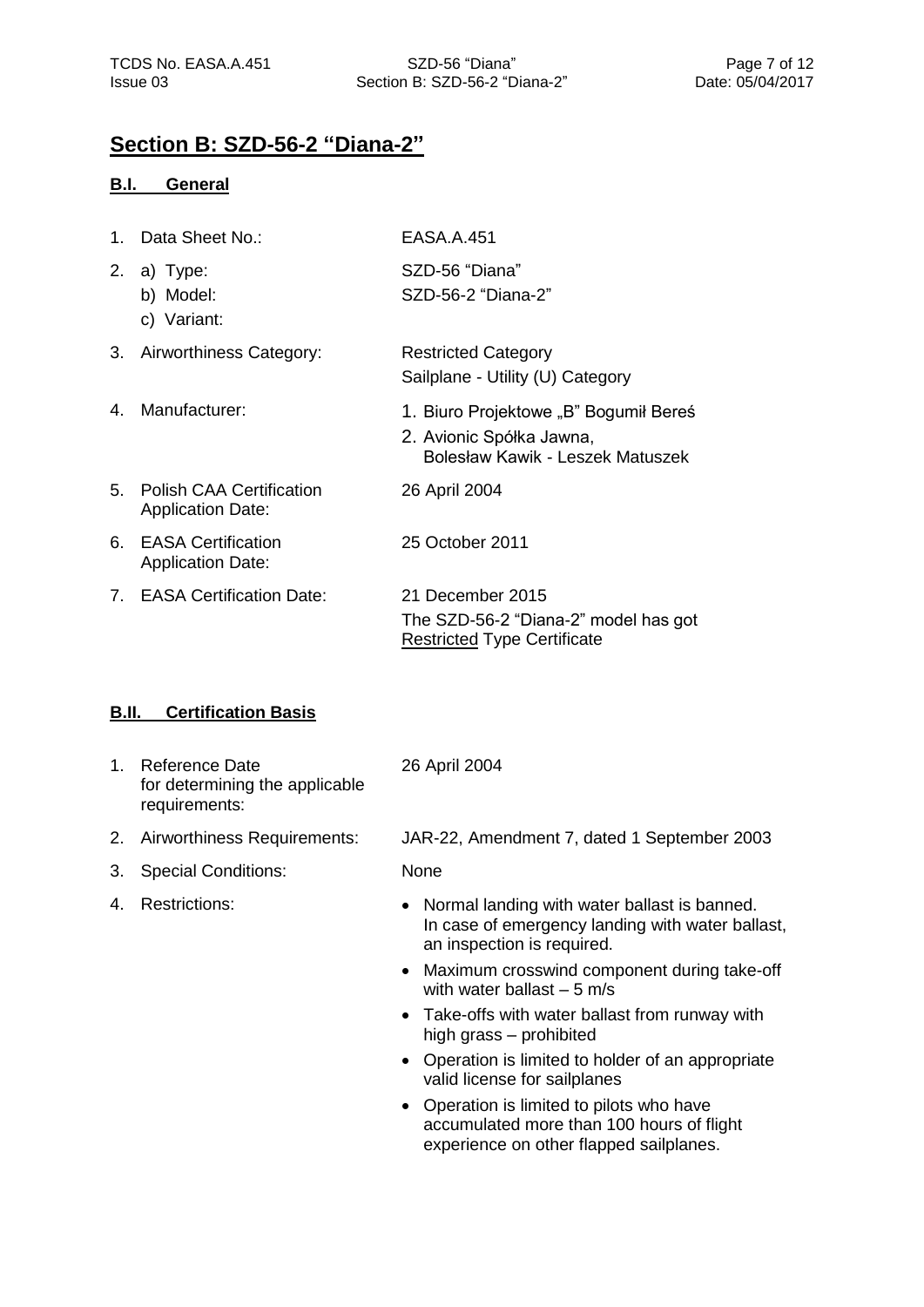Section B: SZD-56-2 "Diana-2" Issue 03 Date: 05/04/2017

5. Deviations: None

- 
- 6. Equivalent Safety Findings: JAR 22.201(g), 221(a) CRI B-01 Stall and spin characteristics with water ballast asymmetry
	- JAR 22.473, 479, 485, 723, 731 CRI C-01 Landing gear loads
- 7. Requirements elected to comply: None
- 8. Environmental Standards: None

### <span id="page-7-0"></span>**B.III. Technical Characteristics and Operational Limitations**

|    | 1. Type Design Definition: | List of Drawings, Document No. 562-DSG-06,<br>issued in December 2004, revision 1 dated 15.01.2005<br>or later approved revision.                                                                                                                                                                                                                                                                                                                                                                                                                                                                                  |                                                                           |  |  |
|----|----------------------------|--------------------------------------------------------------------------------------------------------------------------------------------------------------------------------------------------------------------------------------------------------------------------------------------------------------------------------------------------------------------------------------------------------------------------------------------------------------------------------------------------------------------------------------------------------------------------------------------------------------------|---------------------------------------------------------------------------|--|--|
| 2. | Description:               | Single-seat high-performance sailplane of 15-meter<br>flapped class.<br>Cantilever mid-wing monoplane with T-shaped tail unit.<br>All composite carbon-aramid-epoxy structure.<br>Bipartite monocoque wing of curvilinear contour and<br>variable along span aerofoil section of KL-002-12*F/17<br>family, with winglets.<br>Wings mounted on fixed fuselage spar.<br>Plate airbrakes protruding only from upper surface.<br>Flaperons over the whole wing span.<br>Water ballast tanks in wings and fin.<br>Retractable main landing gear and fixed tail wheel.<br>Main wheel with drum brake and shock absorber. |                                                                           |  |  |
| 3. | Equipment:                 | Standard equipment:<br>- airspeed indicator,<br>- altimeter,<br>- compass,<br>- rate-of-climb indicator,<br>- towing hook,<br>- pilot safety belts (4-point),<br>- outside air temperature gauge.                                                                                                                                                                                                                                                                                                                                                                                                                  |                                                                           |  |  |
| 4. | Dimensions:                | Span:<br>Wing area:<br>Aspect ratio:<br>Length:<br>Height:                                                                                                                                                                                                                                                                                                                                                                                                                                                                                                                                                         | $15,00 \; m$<br>$8,64 \text{ m}^2$<br>26,04<br>$6,88 \; m$<br>$1,35 \; m$ |  |  |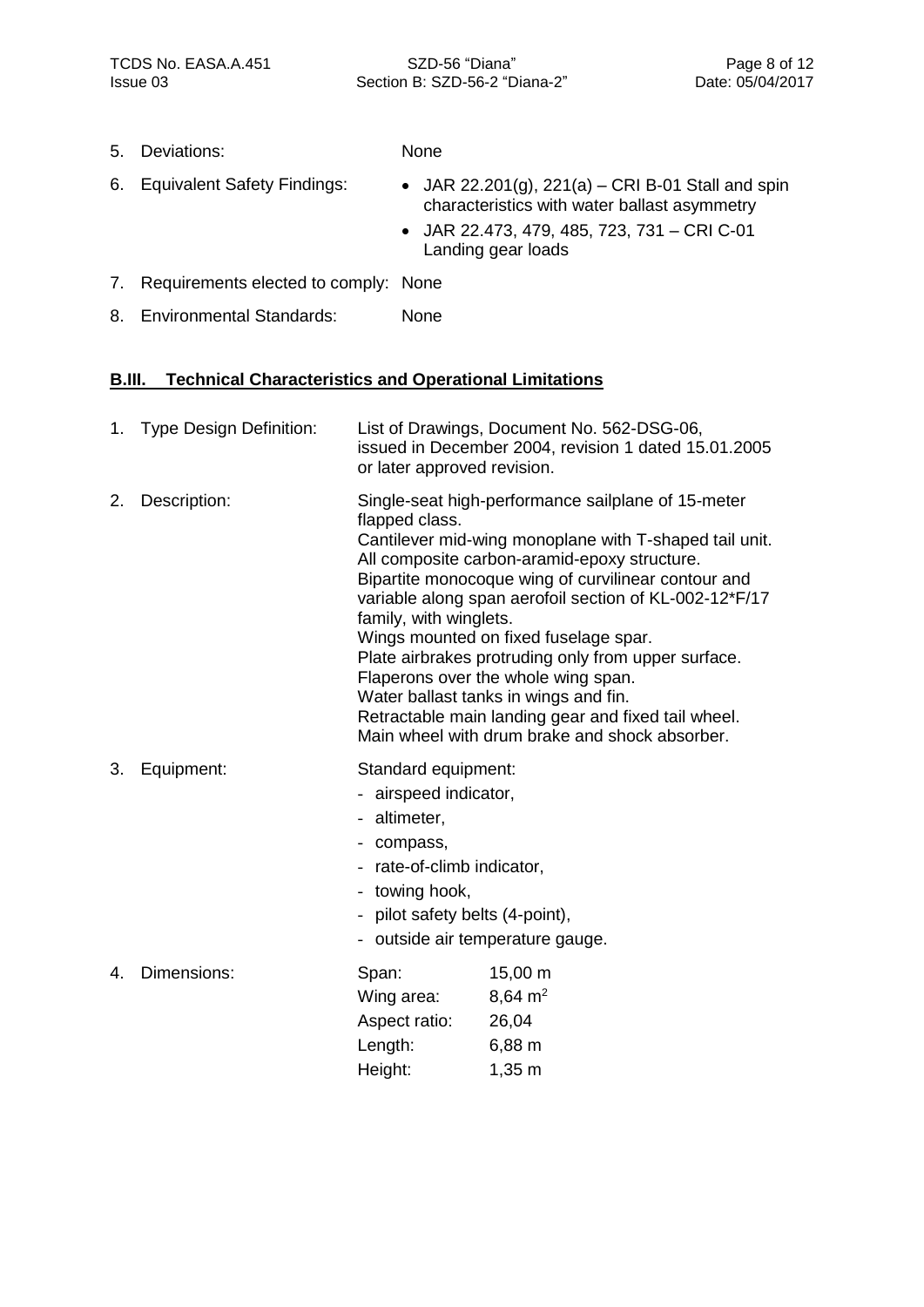Section B: SZD-56-2 "Diana-2" Issue 03 Date: 05/04/2017

| 5. | Launching Hook:                                                  | SZD-III A 56 or TOST E85                                                                               |                   |                                                  |                      |                      |  |
|----|------------------------------------------------------------------|--------------------------------------------------------------------------------------------------------|-------------------|--------------------------------------------------|----------------------|----------------------|--|
| 6. | <b>Weak Links:</b>                                               | Nominal strength:                                                                                      |                   | 677 daN $(\pm 10\%)$                             |                      |                      |  |
| 7. | Load Factors:                                                    | $+5,3/ -2,65$                                                                                          | (up to $V_A$ )    |                                                  |                      |                      |  |
|    |                                                                  | $+4,0/ -1,5$                                                                                           |                   | (up to $V_{NE}$ )                                |                      |                      |  |
|    | Flaps down deflected<br>(over $+8^{\circ}$ up to $+28^{\circ}$ ) | $+4,0/0,0$                                                                                             |                   | (up to $V_{FE}$ )                                |                      |                      |  |
|    | Airbrakes extended                                               | $+3,5/ -1,5$                                                                                           |                   | (up to $V_{NE}$ )                                |                      |                      |  |
| 8. | Air Speeds (IAS):                                                | <b>Never Exceed Speed</b>                                                                              |                   |                                                  | $V_{NE}$             | 275 km/h             |  |
|    |                                                                  | <b>Manoeuvring Speed</b>                                                                               |                   |                                                  | $V_A$                | 198 km/h             |  |
|    |                                                                  | Maximum permitted speeds:                                                                              |                   |                                                  |                      |                      |  |
|    |                                                                  | - flaps up (from $-2^\circ$ to $+8^\circ$ )                                                            |                   |                                                  | $V_{FE}$             | 275 km/h<br>212 km/h |  |
|    |                                                                  | - flaps down (over +8° up to +28°)<br>- in rough air                                                   |                   |                                                  | $V_{FE}$<br>$V_{RA}$ | 198 km/h             |  |
|    |                                                                  | - in aero-tow                                                                                          |                   |                                                  | $V_T$                | 139 km/h             |  |
| 9. | <b>Operational Capability:</b>                                   | Approved for VFR-day conditions.                                                                       |                   |                                                  |                      |                      |  |
|    | 10. Masses:                                                      | Max. mass with water ballast:                                                                          |                   |                                                  | 500 kg               |                      |  |
|    |                                                                  | Max. mass without water ballast:                                                                       |                   |                                                  | 297 kg               |                      |  |
|    |                                                                  | Max. mass for landing:                                                                                 |                   |                                                  | 297 kg               |                      |  |
|    |                                                                  | Min. mass without water ballast:                                                                       |                   |                                                  | 237 kg               |                      |  |
|    | 11. Centre of Gravity Range:                                     | Empty glider with standard equipment:                                                                  |                   |                                                  |                      |                      |  |
|    |                                                                  | Forward and Rearward Limits depend on empty glider mass<br>and are shown in Flight Manual - point 2.5. |                   |                                                  |                      |                      |  |
|    |                                                                  | Centre of Gravity operational limits:                                                                  |                   |                                                  |                      |                      |  |
|    |                                                                  | Forward limit:                                                                                         |                   | 202 mm aft of the datum<br>(19,0 % MAC)          |                      |                      |  |
|    |                                                                  | Rearward limit:                                                                                        |                   | 362 mm aft of the datum<br>(45,0 % MAC)          |                      |                      |  |
|    |                                                                  | MAC is 615 mm; 0% MAC lies 85 mm aft of the datum.                                                     |                   |                                                  |                      |                      |  |
|    | 12. Datum:                                                       | Leading edge and wing-fuselage division plane intersection.                                            |                   |                                                  |                      |                      |  |
|    | 13. Levelling Means:                                             | Upper contour of the tail boom in horizontal position                                                  |                   |                                                  |                      |                      |  |
|    | 14. Control surface                                              | Aileron:                                                                                               | - up              | $18^\circ \pm 1^\circ$                           |                      |                      |  |
|    | deflections:                                                     |                                                                                                        | - down            | $12^\circ \pm 1^\circ$                           |                      |                      |  |
|    |                                                                  | Elevator:                                                                                              | - up              | $30^\circ \pm 1^\circ$                           |                      |                      |  |
|    |                                                                  |                                                                                                        | - down            | $27^\circ \pm 1^\circ$                           |                      |                      |  |
|    |                                                                  | Rudder:                                                                                                | - left<br>- right | $30^\circ \pm 1^\circ$<br>$33^\circ \pm 1^\circ$ |                      |                      |  |
|    |                                                                  | Flaps:                                                                                                 | $-$ up            | $2^{\circ}$<br>±1°                               |                      |                      |  |
|    |                                                                  |                                                                                                        | - down            | $28^\circ \pm 1^\circ$                           |                      |                      |  |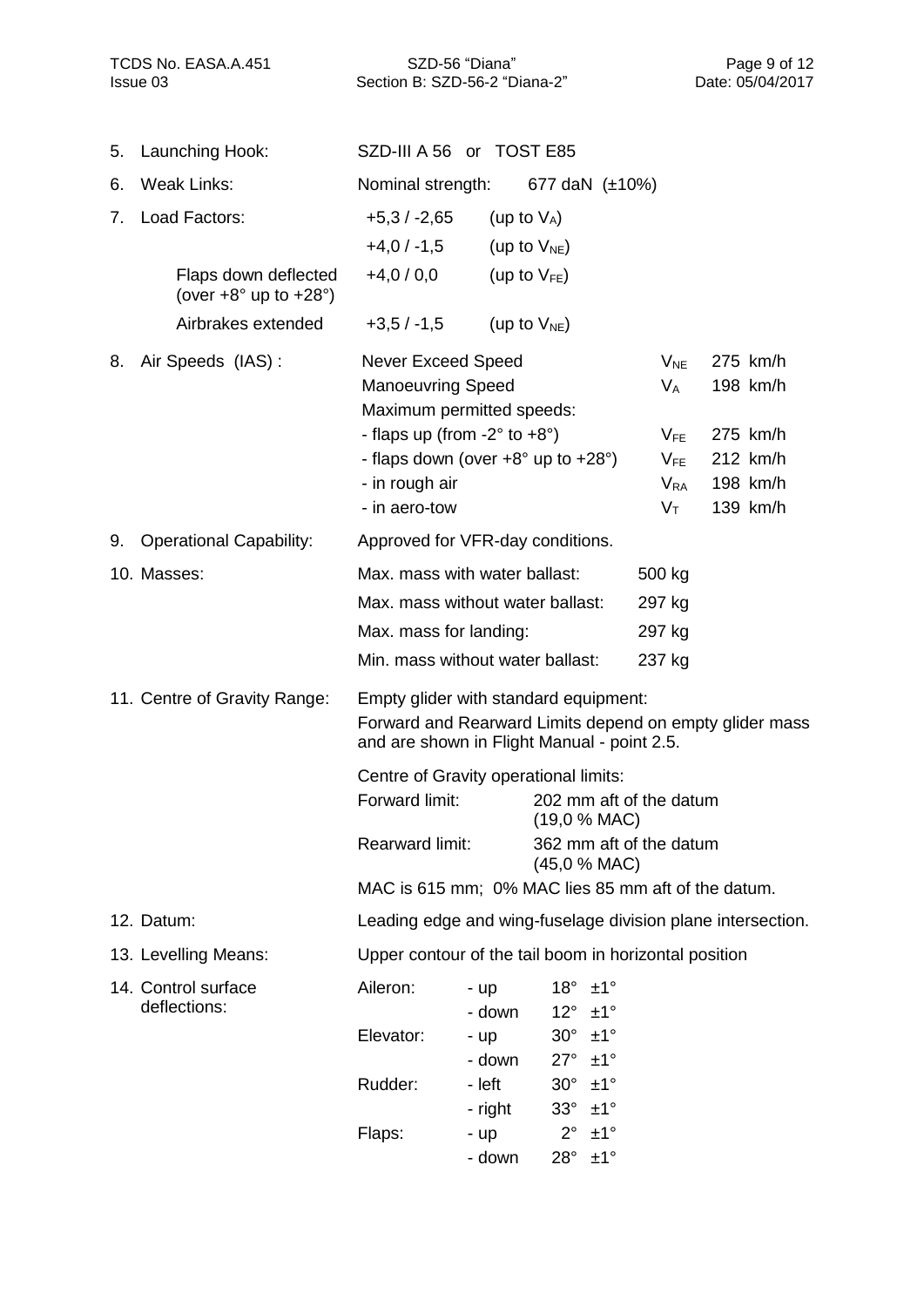- 15. Minimum Flight Crew: 1 pilot
- 16. Maximum Passenger Seating Capacity:
- 17. Baggage/ Cargo Compartments:
- 
- 

No Passengers

Refer to the Flight Manual

#### 18. Lifetime Limitations: Refer to the Technical Service Manual

19. Other Limitations: The following is prohibited:

- night flying,
- cloud flying,
- flights in icing conditions,
- aerobatics,
- flights with water ballast at outside temperature below 0°C,
- winch launching.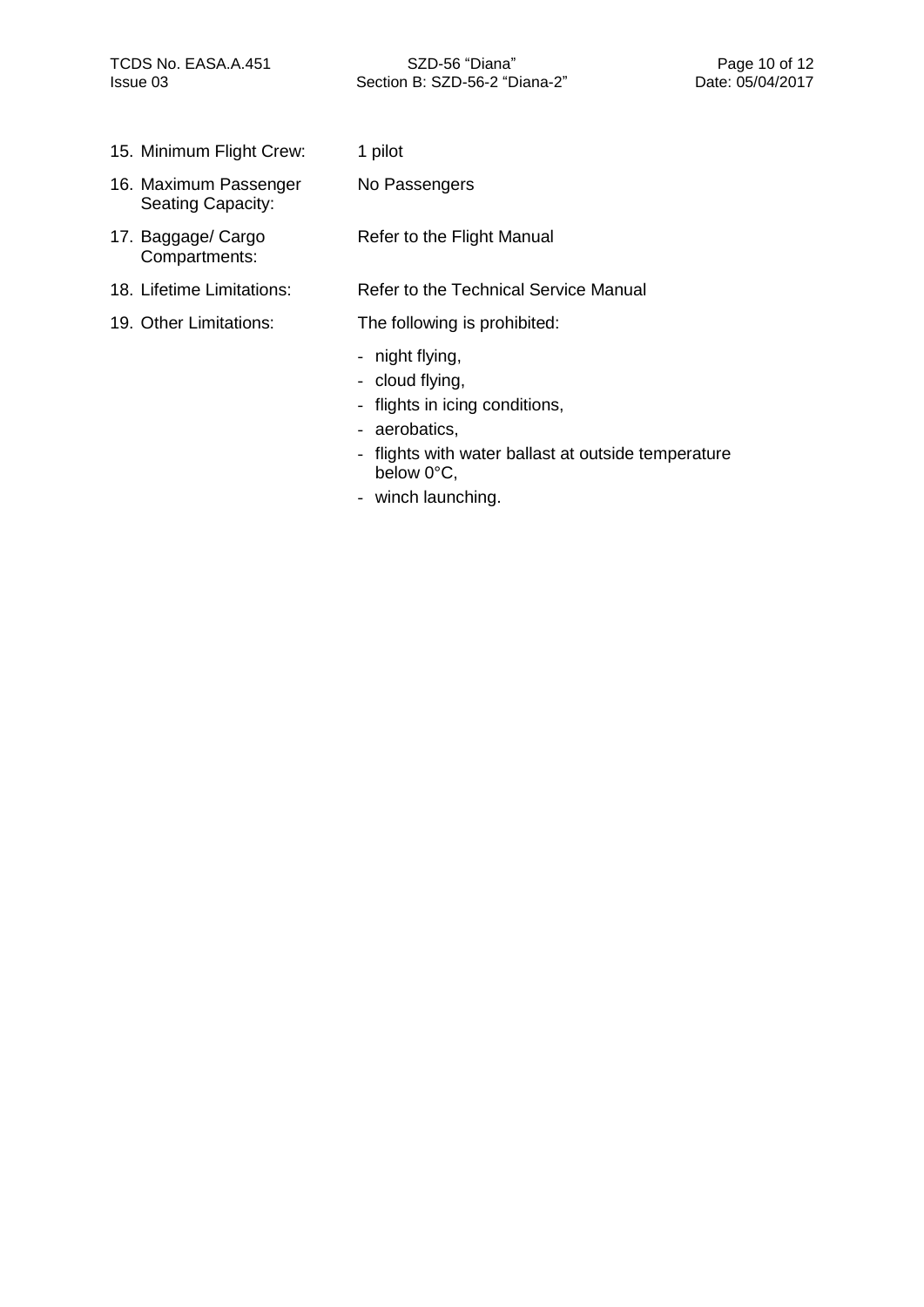### <span id="page-10-0"></span>**B.IV. Operating and Service Instructions**

Polish

English

- 1. Flight Manuals:
- *Instrukcja Użytkowania w Locie Szybowca SZD-56-2 "Diana-2", wydanie II, lipiec 2015*
- Flight Manual for a Sailplane SZD-56-2 "Diana-2", Issue II, July 2015
- 2. Maintenance Manuals: Polish
- *Instrukcja Obsługi Technicznej Szybowca SZD-56-2 "Diana-2", wydanie II, lipiec 2015*

English

● Technical Service Manual for a Sailplane SZD-56-2 "Diana-2", Issue II, July 2015

### <span id="page-10-1"></span>**B.V. Notes:**

- 1. This TCDS, Section B applies to S/N XB-01 and 5621yynnn, starting from 562105001 where: yy - the year of the aircraft manufacture, nnn - the successive aircraft number.
- 2. All glider outside surfaces must be white painted. Neither registration number nor any colour marks on the wings and stabilizer upper surfaces are allowed